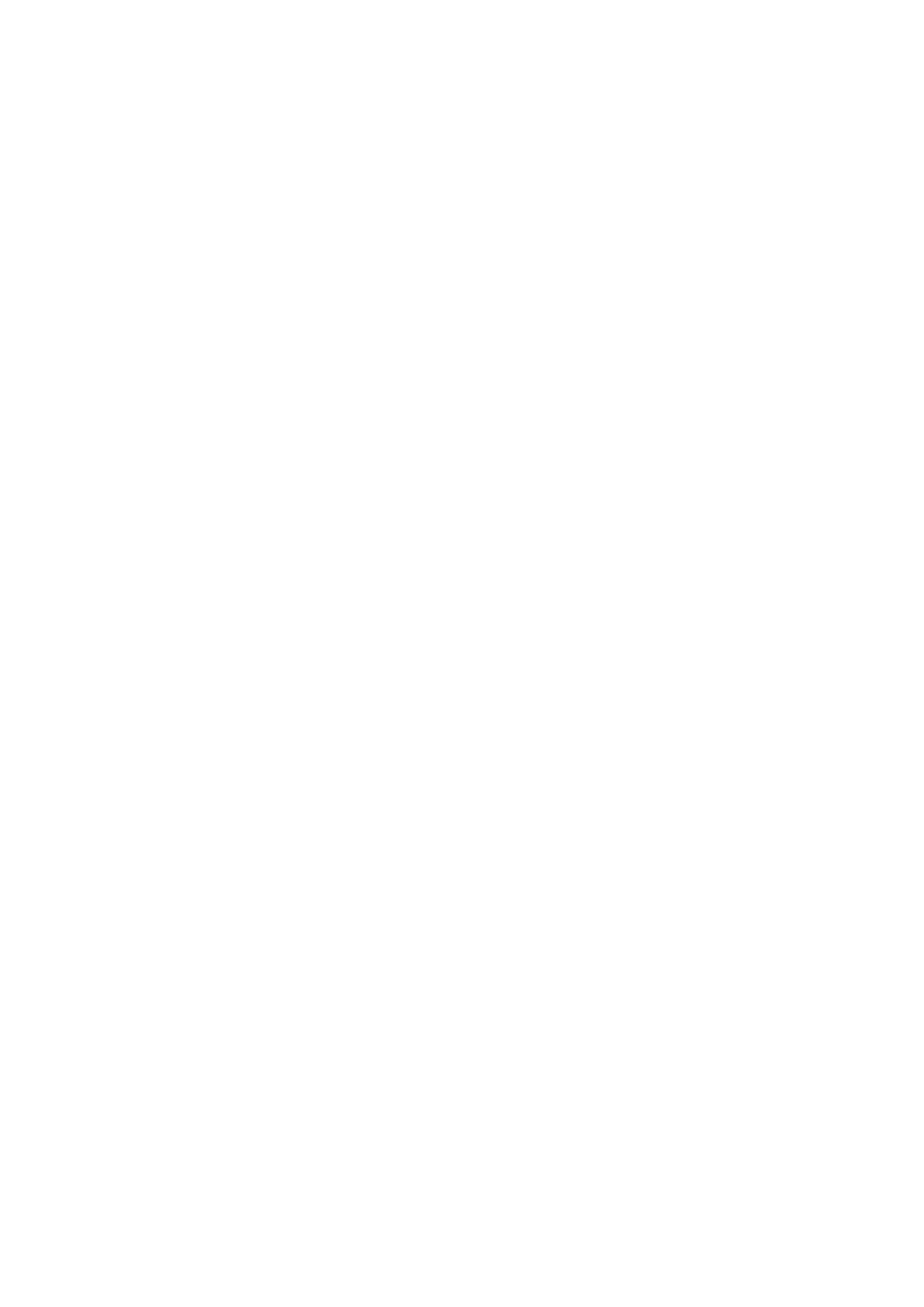#### Contents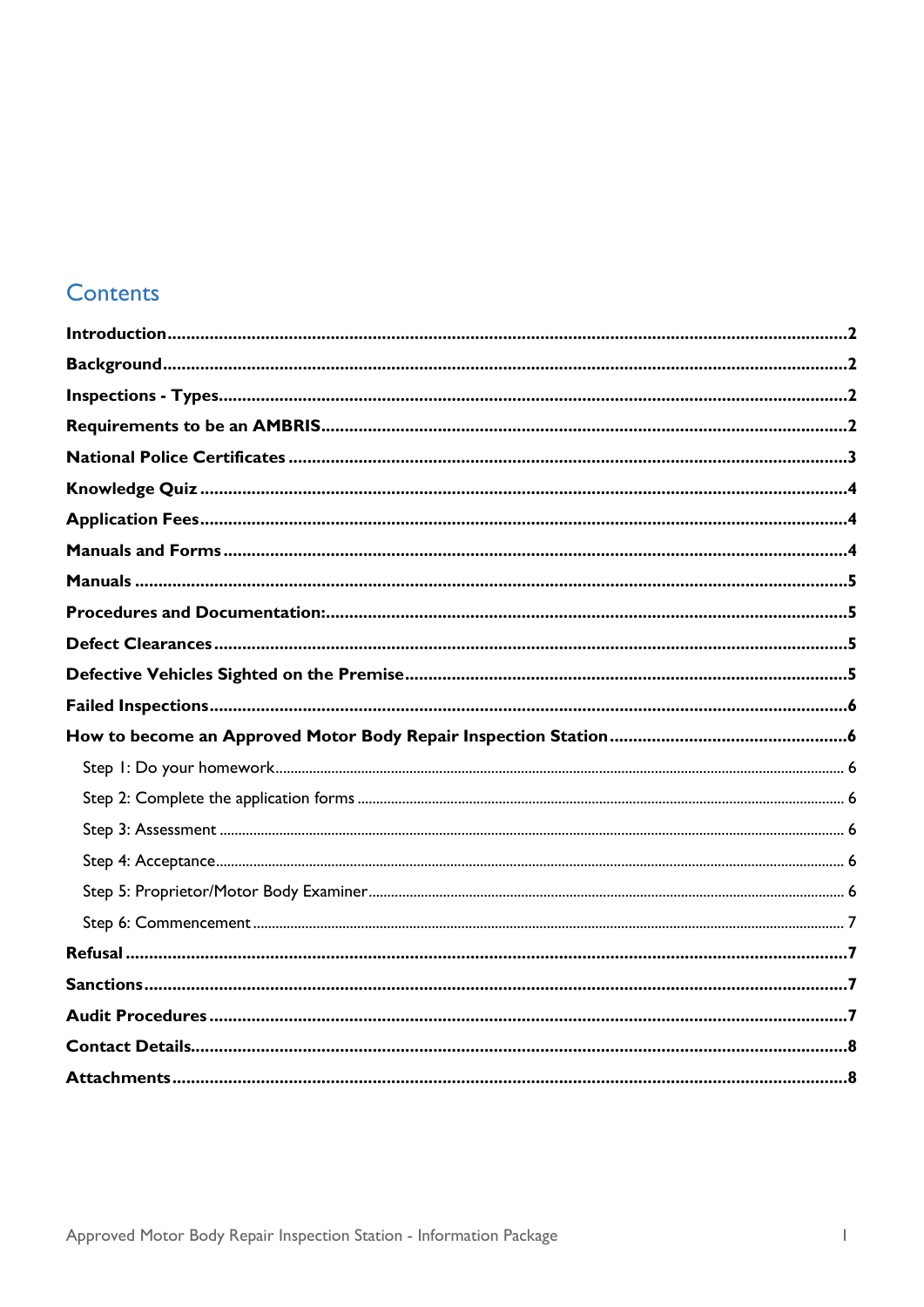Produced by Registration and Licensing Services (AIS Compliance) Department of State Growth GPO Box 536 Hobart Tasmania 7001 PH: 03 6166 3271 Email: [ambris@stategrowth.tas.gov.au](mailto:ambris@stategrowth.tas.gov.au) Website: [www.transport.tas.gov.au](http://www.transport.tas.gov.au/)

#### RM:047033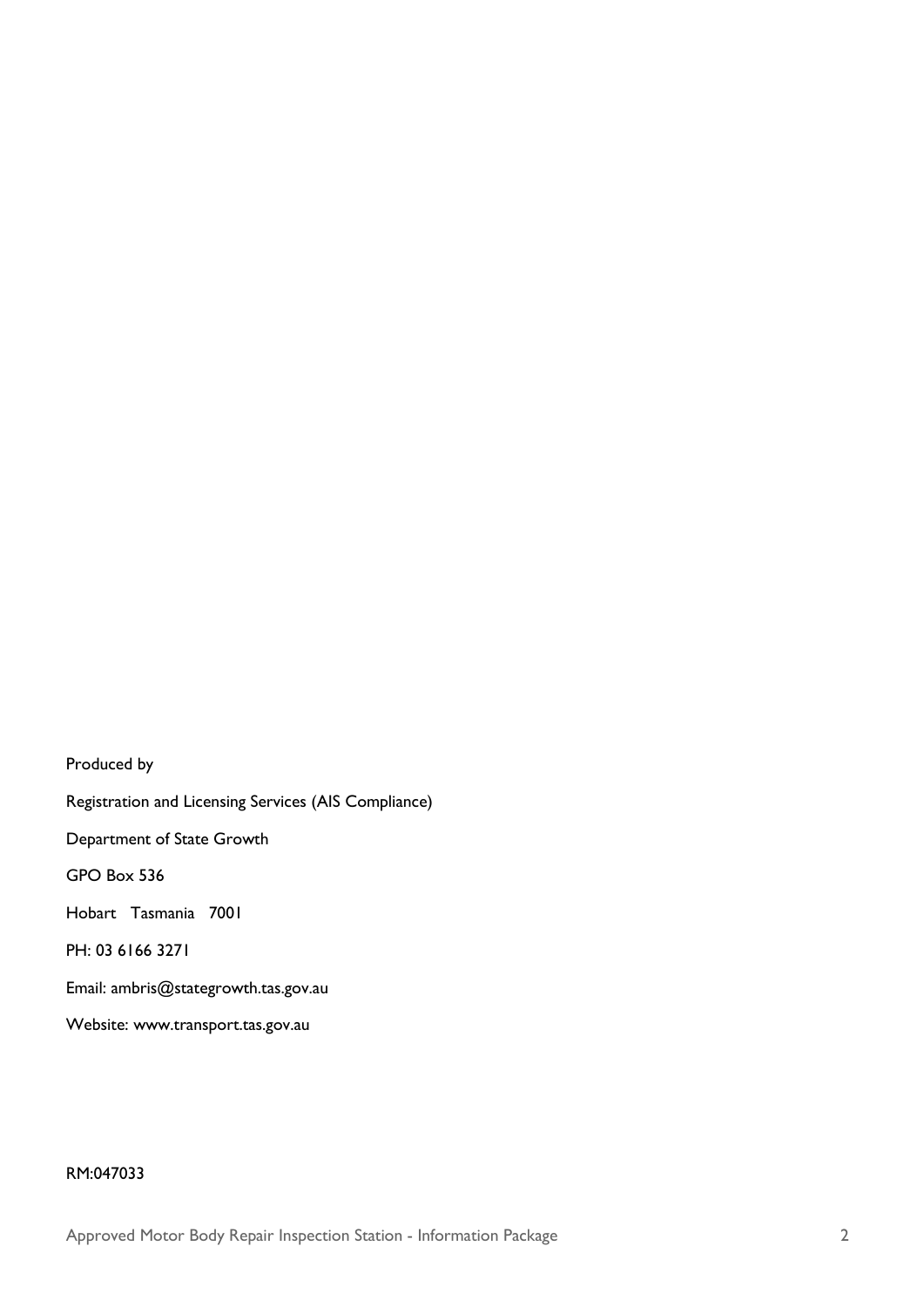### <span id="page-4-0"></span>Introduction

This booklet provides details for Proprietors of motor body repair workshops who are considering entering into an agreement with the Department of State Growth (the Department), to operate an Approved Motor Body Repairer Inspection Station (AMBRIS). An AMBRIS consists of three elements, all of which are subject to approval processes.

They are:

- The Premise
- The Proprietor
- One or more Motor Body Examiners (MBE's)

The requirements for each of the above, the proposed terms of operations of an AMBRIS and the application procedure will be outlined in this bulletin.

More thorough details are outlined in the AMBRIS Manual available from [www.transport.tas.gov.au/vehicle\\_inspections](http://www.transport.tas.gov.au/vehicle_inspections)

# <span id="page-4-1"></span>**Background**

The Tasmanian AMBRIS scheme commenced in March 2012. Today, there is a state-wide coverage of AMBRIS's who undertake structural inspections of vehicles on behalf of the Registrar of Motor Vehicles.

# <span id="page-4-2"></span>Inspections - Types

An AMBRIS may undertake Structural inspections and prepare structural inspection reports on all types of vehicles, trailers and motorcycles.

In addition an AMBRIS may be required to conduct a structural inspection on currently registered vehicles which require defect notice clearances (which have been nominated to be cleared by an AMBRIS).

# <span id="page-4-3"></span>Requirements to be an AMBRIS

There are requirements that must be met before authorisation to be an AMBRIS can be given:

- The enquirer must be a registered company or business, or a branch of a company or business, with an operating name and street address.
- The premise must have undercover inspection facilities including the following;
	- o A pit, ramp or hoist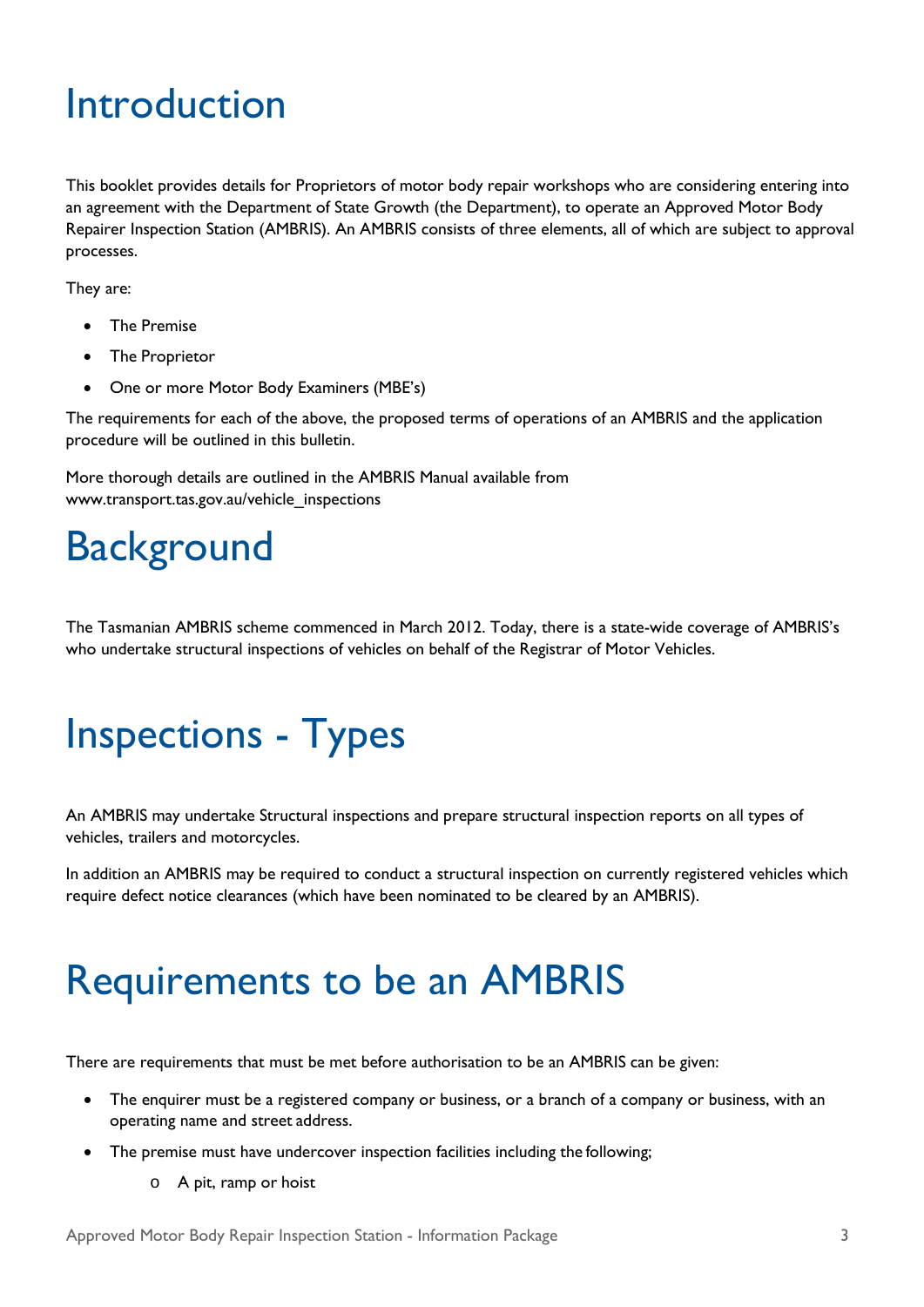- o Universal measuring system
- o Trammel gauge
- o Paint micrometer
- o A headlight testing device or board
- o Warning signs (ie: no entry to workshop)
- The area where inspections are conducted must meet the Work Health and Safety Act 2012 legislative requirements.
- The premise must have a clean office or reception area with facilities for waiting motorists and for the completion of paperwork. Basic facilities will be acceptable provided they areclean.
- The premise must have sufficient tools and equipment
- The premise must have access to telephone, photocopying and internet/email facilities
- The premise must have a Proprietor who will take full responsibility for the activities of theAMBRIS
- The premise must employ at least one MBE who must be a qualified panel beater, or equivalent, with sufficient experience to be acceptable to the Department. The Proprietor may be a MBE. It is possible for a MBE to be registered with more than one AMBRIS
- Nominated Proprietors are required to successfully complete the Departments E training course for AMBRIS Proprietors
- MBEs must attend a recognised training course conducted by the Department prior to being issued with their MBE number
- The Proprietor and MBE must provide a National Police Certificate (NPC), which has a disclosable records date no more than 90 days old, on the date it is received by the Department
- At least one other person in addition to the MBE is available to assist in parts of the inspection
- The station must have public liability insurance for \$10 million dollars
- AMBRIS Stamp (number given once application received)

# <span id="page-5-0"></span>National Police Certificates

NPC's are required to satisfy the Department that AMBRIS Proprietors and MBEs do not have a crime of dishonesty, or any serious offence in Tasmania or another Jurisdiction that deems that person not a fit and proper person that may prevent the person from performing the services. Common occurrence traffic offences are not deemed to be serious offences for this scheme.

A person will be deemed not to be a fit and proper person if they have a conviction for a serious offence under the following:-

- An offence under sections 124, 125A, 125B, 125C, 125D, 126, and 127 of the Criminal Code, or
- An offence under sections 158, 167A, 167B, 170, and 172 of the Criminal Code, or
- An offence under Chapter XIX, XX, XXXII or XXVIII of Part V of the Criminal Code, or
- An offence under section 7A, 35, 37B or 37C of the Police Offences Act 1935, or
- An offence under section 64 of the Vehicle and Traffic Act 1999.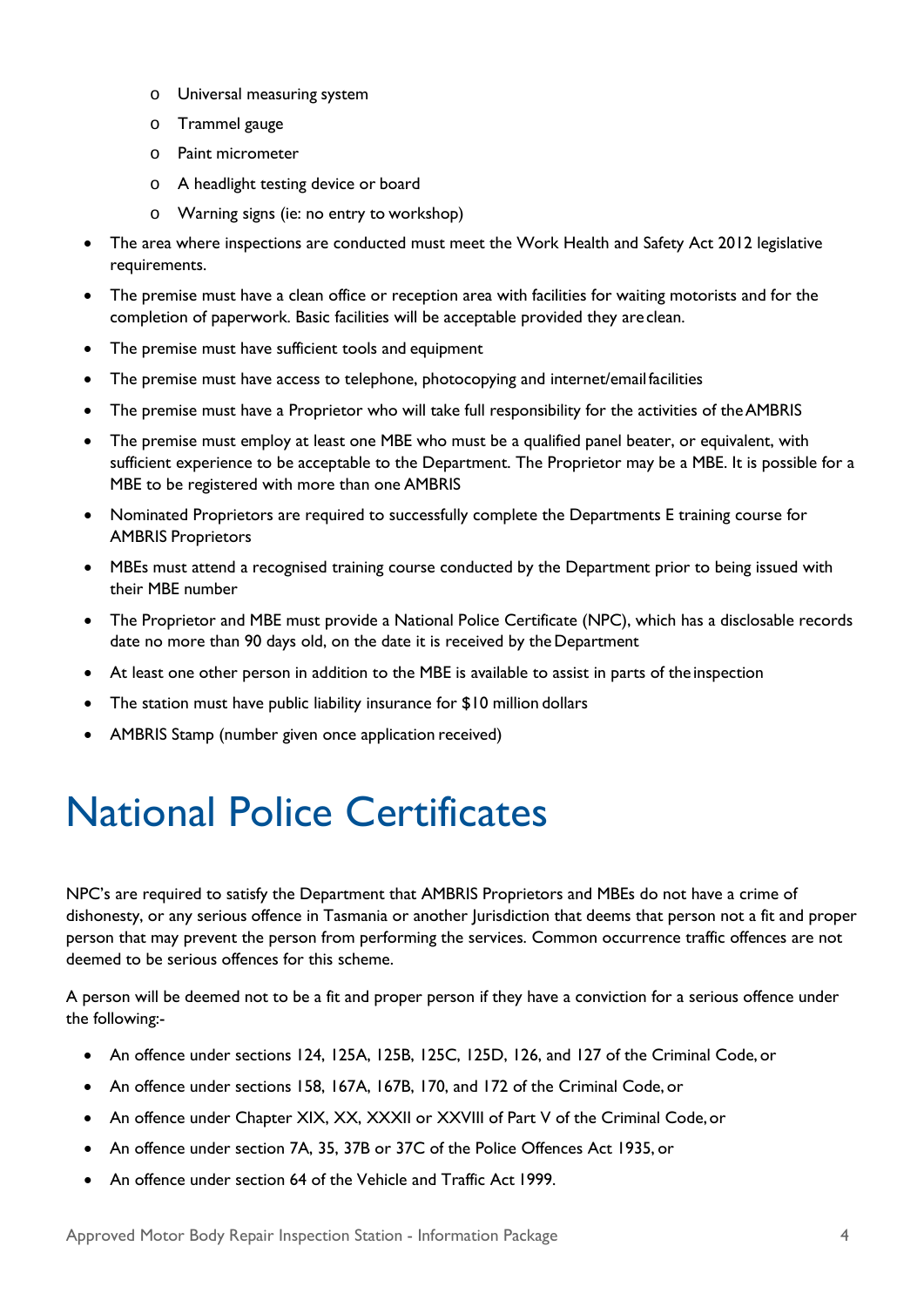The AIS Compliance Unit will only accept current NPC's which have a disclosable records date no older than 90 days at the time it is received by the Department in either of the following formats;

- o Submitting an original certificate directly to the AIS Compliance Unit. Your certificate will be returned.
- o Submitting a certified copy of your certificate (certified by Service Tasmania or a JP) as a "certified true copy" directly to the AIS Compliance Unit [ambris@stategrowth.tas.gov.au.](mailto:ambris@stategrowth.tas.gov.au)

An application form to obtain a NPC is available at any Service Tasmania outlet, Police Station or can be downloaded from:-

<http://www.police.tas.gov.au/services-online/police-history-record-checks/>

PLEASE NOTE: the certificates take several weeks to obtain and therefore need to be sought as soon as possible after the decision has been made to become an AMBRIS/Proprietor/MBE.

# <span id="page-6-0"></span>Knowledge Quiz

All MBEs are required to sit and pass a knowledge quiz every three years. The quiz has been designed to assess their legal and general knowledge requirements of vehicle inspection procedures and is constructed around the Approved Motor Body Repairer Inspection Station Procedures manual

# <span id="page-6-1"></span>Application Fees

There is a one off registration fee of \$165 (including GST) consisting of \$88 Site Inspection Fee and \$77 New Site Application Fee to cover the administrative costs of checking and approving the prospective LVAIS.

There is a fee for inspection forms, which is required to cover ongoing administration costs of the scheme. Each quarter you will be sent an invoice from the Department covering the amount of inspections you have undertaken.

### <span id="page-6-2"></span>Manuals and Forms

As an AMBRIS will require the following:

- A copy of the current AMBRIS is on the Department's Web Site. www.transport.tas.gov.au
- A rubber stamp bearing the name, number and suburb of the AMBRIS, of dimensions up to 30mm x 50mm (landscape orientation)
- The AMBRIS may display an AIS Sign (provided by the Department)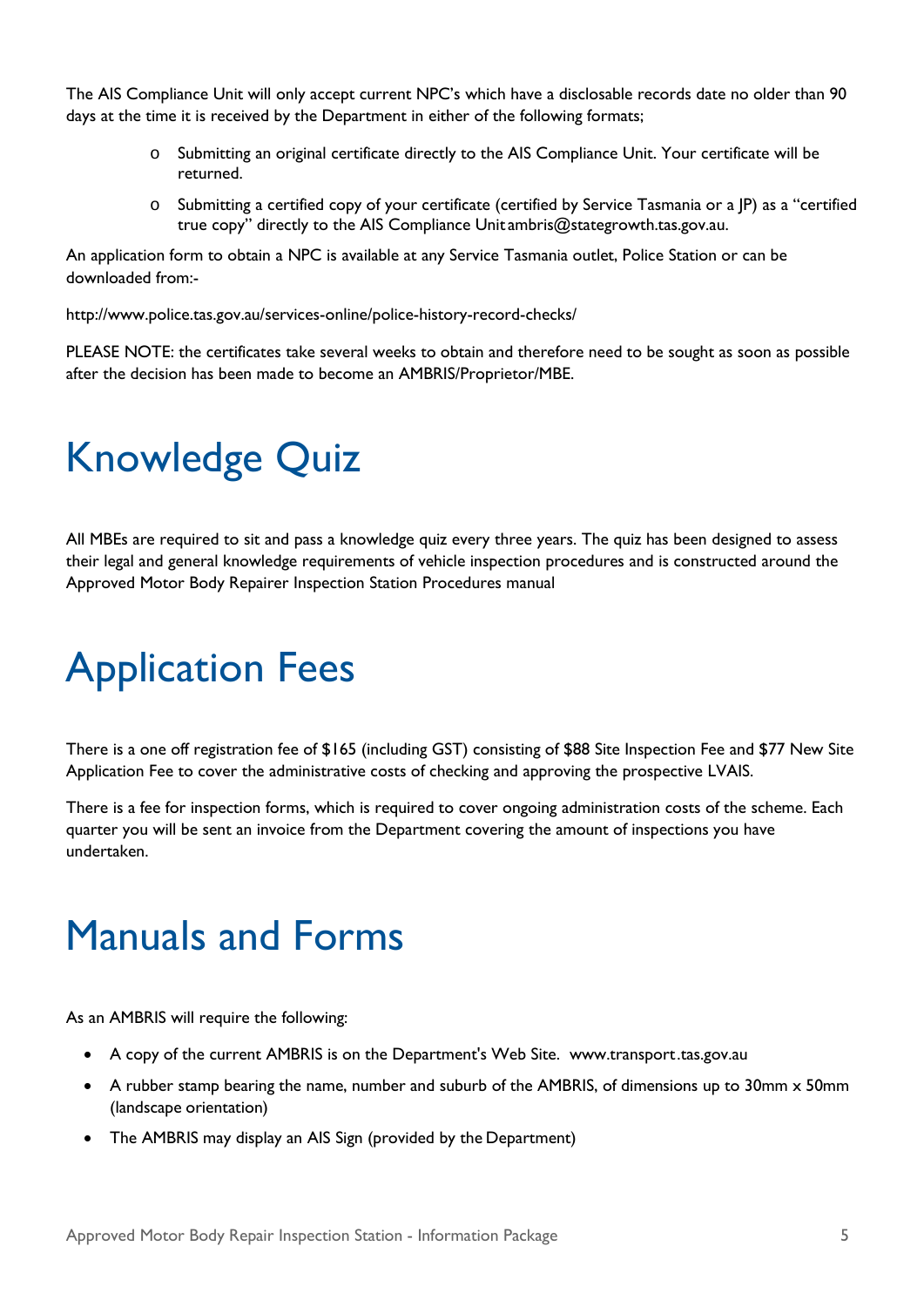### <span id="page-7-0"></span>Manuals

The AMBRIS manual is accessed on the Department's Web Site at: [www.transport.tas.gov.au/vehicle\\_inspections.](http://www.transport.tas.gov.au/vehicle_inspections) Contents of the manual explain procedures for becoming an AMBRIS, carrying out an inspection, completing documentation and liaising with the Department, and relevant information to assist the MBE to conduct a proper inspection.

### <span id="page-7-1"></span>Procedures and Documentation:

- The motorist makes an appointment to have their vehicle inspected
- The MBE, checks the report diary and stamps the diary accordingly, conducts the inspection and completes the electronic inspection report
- A copy of the report is given to the motorist, the AMBRIS retains a copy and the AMBRIS also submits a copy to the Department (via email)
- The motorist must then present the vehicle, with the AIS and AMBRIS inspection reports and the repair diary to Transport Inspectors for inspection

# <span id="page-7-2"></span>Defect Clearances:

- The motorist presents the vehicle with defect notice
- The MBE inspections the vehicle, if satisfied that defects have been rectified, removes the defect sticker (if one is attached) and signs both copies of the defect notice
- The cleared defect notices are given back to the motorist advising them that it is their responsibility to mail the yellow copy of the notice to Registration and Licensing Services
- Where the motorist has lost the defect notice a copy may be obtained by the motorist from the Registration and Licensing Services or a full structural inspection may be undertaken

# <span id="page-7-3"></span>Defective Vehicles Sighted on the Premise:

- A Proprietor or MBE may not stop a defective vehicle leaving the premise, as they do not have the power to do so
- The AMBRIS manual refers to procedures, which must be adopted to alert the motorist and the Registration and Licensing Services of the defects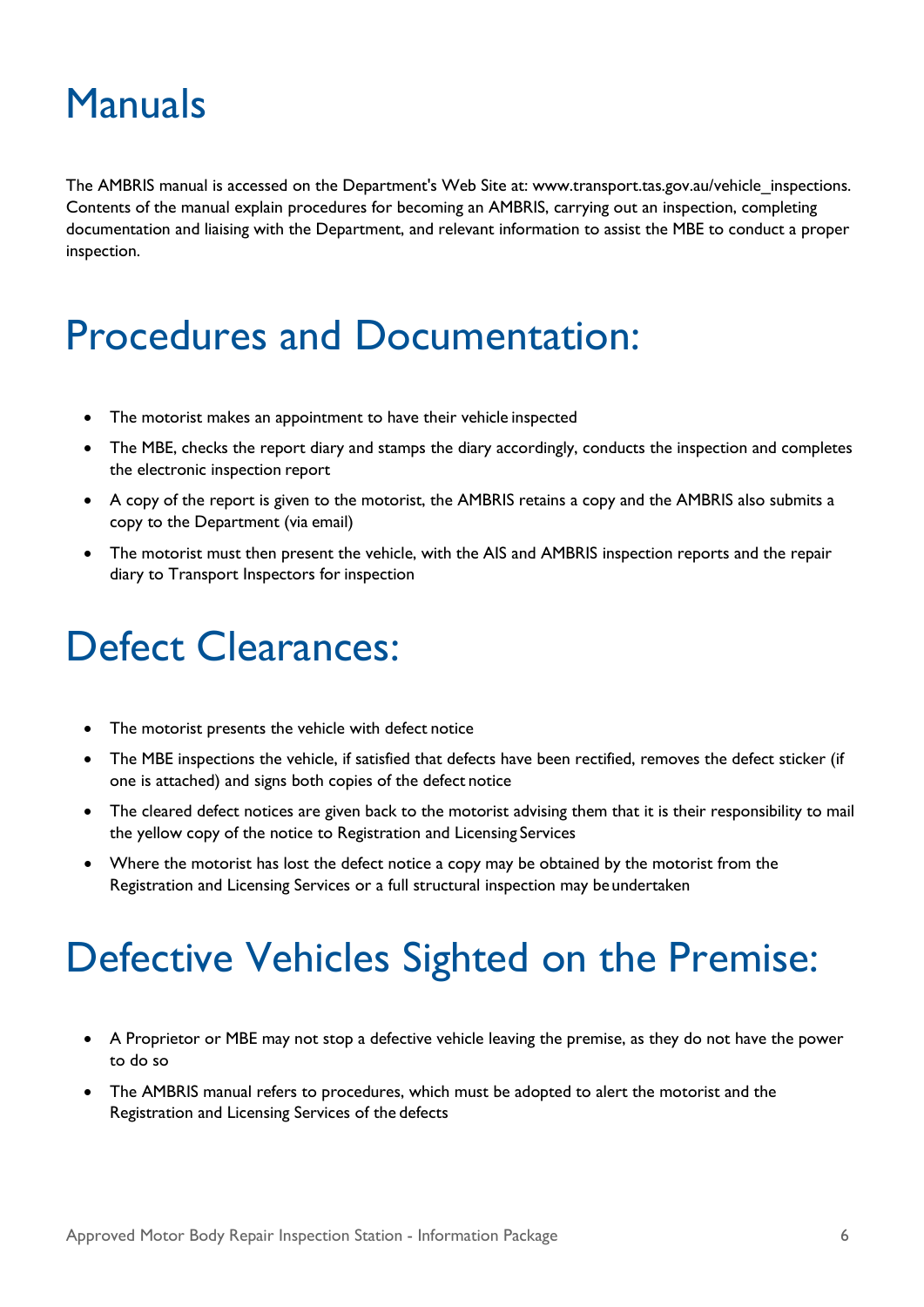# <span id="page-8-0"></span>Failed Inspections:

• Where a vehicle fails an inspection for a structural inspection the MBE notifies the motorist of the remaining defects and marks the inspection report accordingly. Defect notices may simply be left uncleared until the nominated defects are repaired

### <span id="page-8-1"></span>How to become an Approved Motor Body Repair Inspection Station

#### <span id="page-8-2"></span>Step 1: Do your homework

Make sure you are able to meet all the requirements to become an AMBRIS. Make sure you have access to all the required equipment and at least one qualified panel beater to undertake the inspections. It is not necessary to invest in additional equipment prior to assessment but final approval will not be granted until your premises meet all the requirements.

Also make sure the benefits warrant the investment in any additional equipment, training, signage and stationery.

#### <span id="page-8-3"></span>Step 2: Complete the application forms

Attached to this booklet are two application forms; one to be to be an AMBRIS and another to become a MBE. If you wish to proceed to become an AMBRIS, complete the forms, and return them to the Registration and Licensing Services. When making application please either complete the Paying by Credit Card area or post the form with a cheque made payable to the Department of State Growth. The application form can also be printed from the following link

[https://www.transport.tas.gov.au/vehicles/vehicle\\_inspections/ais/ais\\_locations/approved\\_inspection\\_stations\\_-](https://www.transport.tas.gov.au/vehicles/vehicle_inspections/ais/ais_locations/approved_inspection_stations_-_forms) [\\_forms](https://www.transport.tas.gov.au/vehicles/vehicle_inspections/ais/ais_locations/approved_inspection_stations_-_forms) - Application to become an Approved Inspection Station.

#### <span id="page-8-4"></span>Step 3: Assessment

An officer from the Department will make an appointment to visit to assess your premise. It is an opportunity to ask any further questions you may have in relation to the proposal and the requirements of you as the proprietor of an AMBRIS.

#### <span id="page-8-5"></span>Step 4: Acceptance

Following a positive report by the assessing officer you will be notified that you have been approved subject to the purchase of any specified equipment and meeting other requirements.

#### <span id="page-8-6"></span>Step 5: Proprietor/Motor Body Examiner

Before being granted a Proprietor status, nominated proprietors are required to successfully complete the

Approved Motor Body Repair Inspection Station - Information Package 7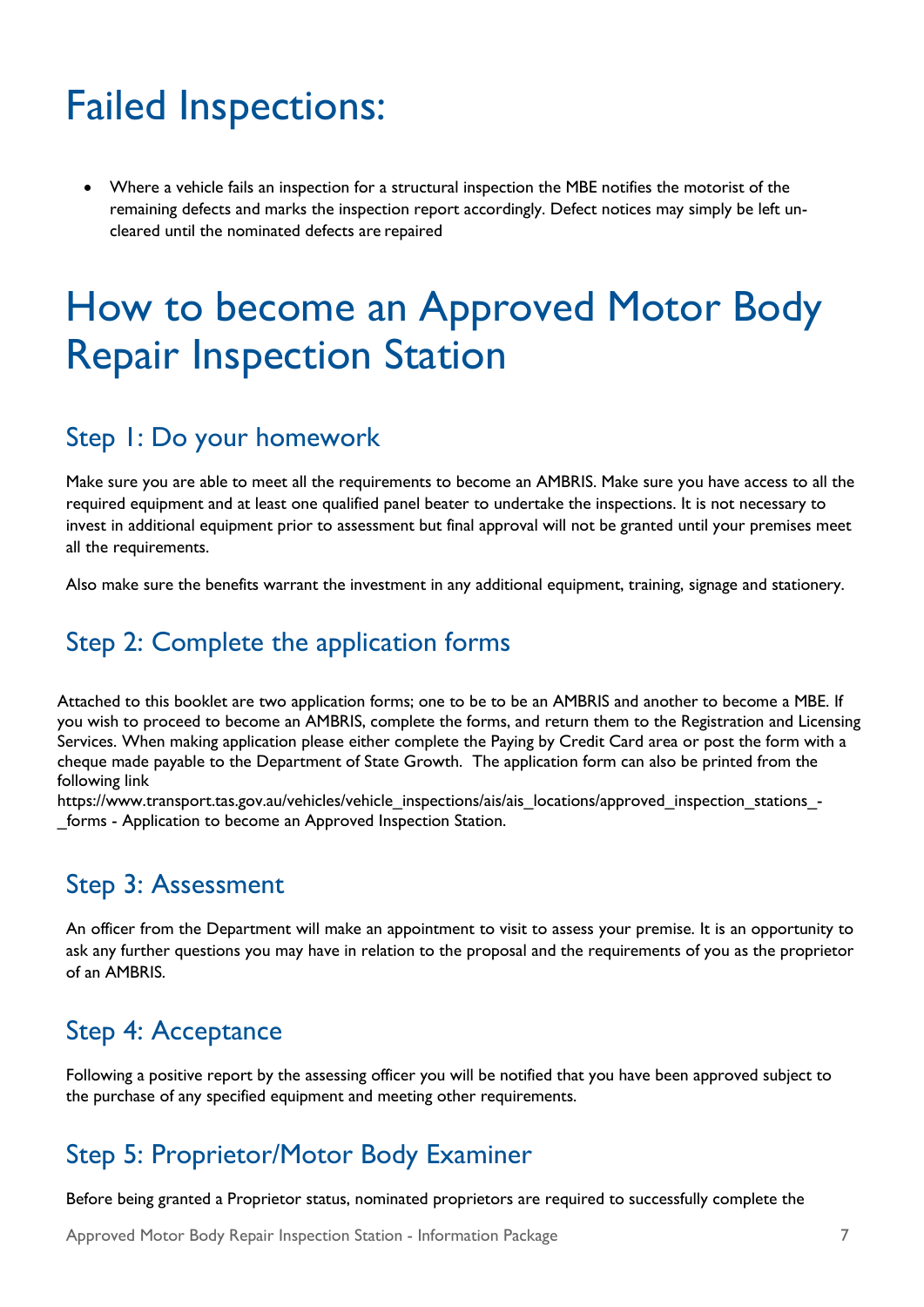Departments E training course for AMBRIS Proprietors.

Before being granted a MBE number, all person interested in becoming a MBE must attend training conducted by the Department of State Growth. Workshops are held only on demand. The MBE is required to sit and pass the

E line quiz to satisfy the Registrar of Motor Vehicles that they have the ability to undertake structural inspections on behalf of the registrar of Motor Vehicles.

#### <span id="page-9-0"></span>Step 6: Commencement

An AMBRIS may commence operations providing:

- You have completed all relevant paperwork
- Your initial registration fee has been received.
- The workshop has been audited for compliance
- The nominated Proprietor has successfully completed E learning course for AMBRIS Proprietors
- MBE(s) have attended the AMBRIS Training and been found competent
- Submitted NPCs for all nominated persons
- Have been granted a MBE Number.
- You have received a station number.
- You have access to the latest AMBRIS manual.
- You have been granted restricted access to the Motor Registry SystemPortal
- You have received the template of the electronic Structural Inspection Report.

NB: Incomplete applications will be retained on file for a period of six months. After such time, applications to become an AMBRIS and/or MBE are discarded and applicants will be required to resubmit new documentation.

### <span id="page-9-1"></span>Refusal

If your application to become an AMBRIS is refused you will be notified in writing with details of reasons along with a refund of the initial registration fee. The Department takes no responsibility for equipment purchased or other commitments made prior to approval to become an AMBRIS.

#### <span id="page-9-2"></span>Sanctions

For a single minor breach a warning will be issued which will be recorded on the AMBRIS Register.

Detection of a major breach or the recording of several minor breaches may result in the Department suspending / cancelling the AMBRIS/Proprietor/MBE.

A Compliance Officer is employed to investigate any issues including complaints from the general public.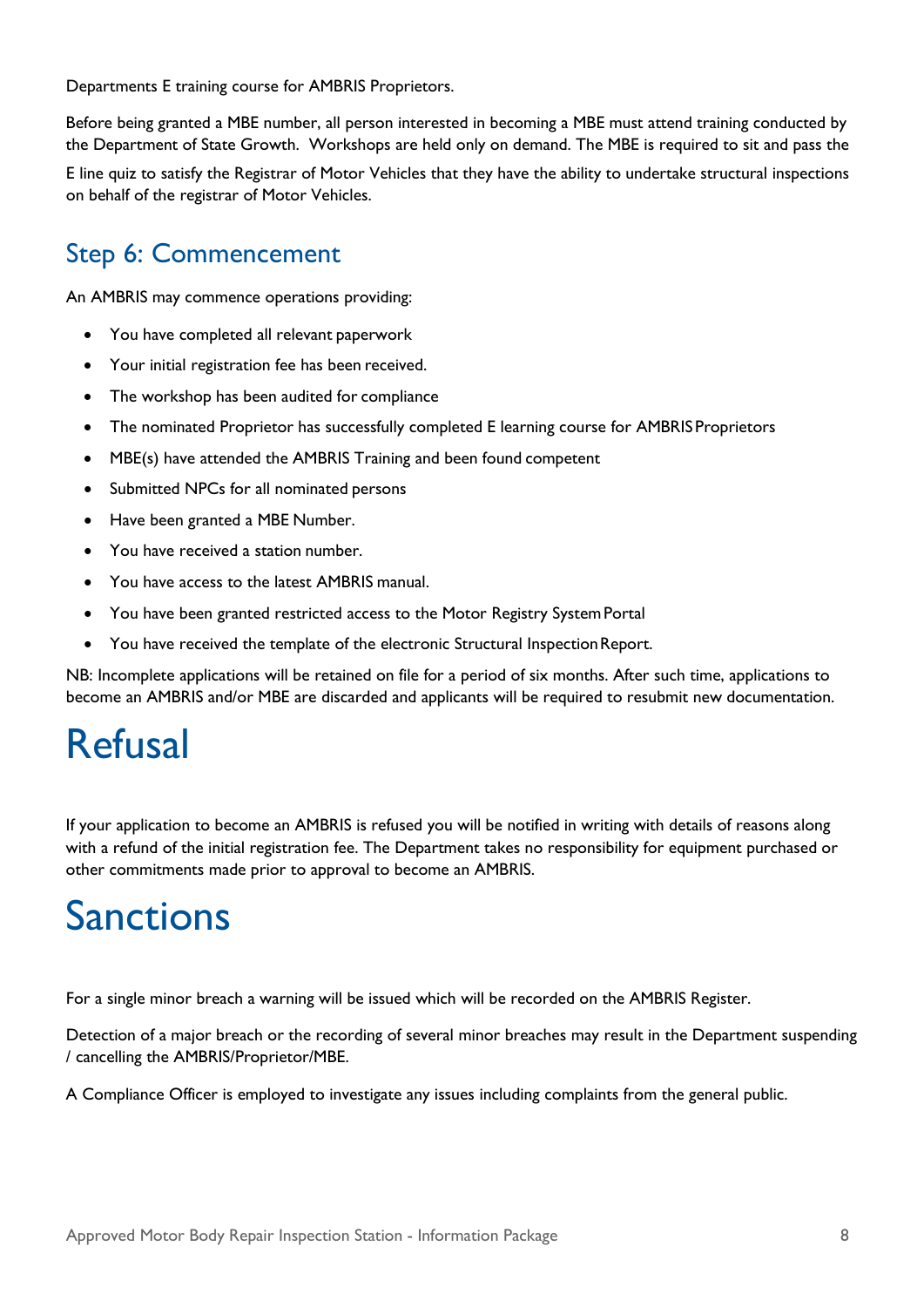# <span id="page-10-0"></span>Audit Procedures

The Department has introduced a range of audit procedures including:

- Initial equipment audits.
- Desktop audits.
- Scheduled audits.
- Physical inspection of vehicles that have been inspected by AMBRIS.
- Triggered audits.

If discrepancies are found the Department will discuss the discrepancy with the Proprietor and issue a formal notification of action to be taken. At all times the Registrar of Motor Vehicles reserves the right to cease accepting inspection reports from an AMBRIS.

### <span id="page-10-1"></span>Contact Details

All correspondence in relation to the AMBRIS Scheme should be addressed to:

The Registrar of Motor Vehicle

|        | <b>Registration and Licensing Services</b> |
|--------|--------------------------------------------|
|        | The Department of State Growth             |
|        | GPO Box 536                                |
|        | <b>HOBART TAS 7001</b>                     |
| Phone: | $(03)$ 6166 3270                           |
|        |                                            |
| Email: | ambris@stategrowth.tas.gov.au              |

Website: [www.transport.tas.gov.au](http://www.transport.tas.gov.au/)

Phone:

<span id="page-10-2"></span>Attachments:

- 1. Expression of interest in becoming an Approved Motor Body Repairer Inspection Station
- 2. Application to be a Motor Body Examiner
- 3. Headlight aiming board template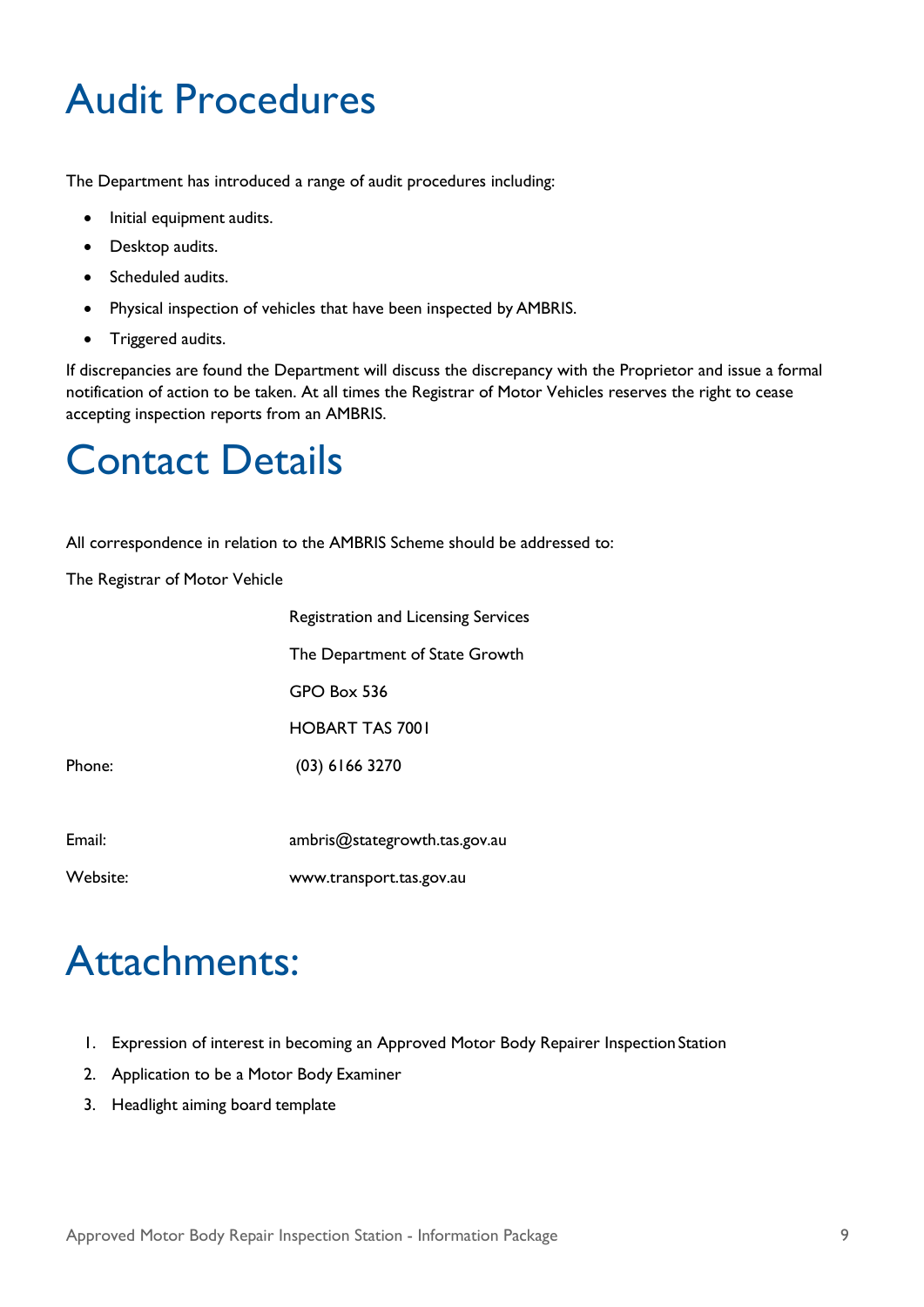

#### Expression of Interest in becoming an Approved Vehicle Inspection Station (AIS/AMBRIS)



|                                   |             |                                | <b>UUVELIILIEI</b> |
|-----------------------------------|-------------|--------------------------------|--------------------|
| <b>Requesting Station Type</b>    | <b>Tick</b> | <b>Requesting Station Type</b> | <b>Tick</b>        |
| AIS Type I (Light Vehicles)       |             | AIS Type 5 (Driving School)    |                    |
| AIS Type 6 (New Heavy Vehicle)    |             | <b>AMBRIS</b>                  |                    |
| <b>Premise Details:</b>           |             |                                |                    |
| Name of Organisation:             |             |                                |                    |
| <b>Trading Name:</b>              |             |                                |                    |
| <b>Address of Premises:</b>       |             |                                |                    |
| Email:                            |             |                                |                    |
| <b>Phone Number:</b>              |             |                                |                    |
| <b>Description of Premises:</b>   |             |                                |                    |
| <b>Proprietors Details:</b>       |             |                                |                    |
| Nominated Proprietor's Name:      |             |                                |                    |
| Position in relation to premises: |             |                                |                    |
| <b>Residential Address:</b>       |             |                                |                    |
| Email:                            |             |                                |                    |
| Phone Number:                     |             |                                |                    |
|                                   |             |                                |                    |

**Application Fee:** There is a one off registration fee of \$165 (including GST) consisting of \$88 Site Inspection Fee and \$77 New Station Application Fee to cover the administrative cost of checking and approving proprietors LVAIS/AMBRIS. Payment on application is required, if paying by credit card please provide the following:

| Name on Card             |                                                                                                                                            |
|--------------------------|--------------------------------------------------------------------------------------------------------------------------------------------|
| <b>Credit Car Number</b> |                                                                                                                                            |
|                          |                                                                                                                                            |
| Card Type                |                                                                                                                                            |
| <b>Expiry Date</b>       |                                                                                                                                            |
|                          |                                                                                                                                            |
| Signature and Date       |                                                                                                                                            |
|                          | $R_{\text{max}}$ to be changed by an indicate the second sector $R_{\text{max}}$ of $R_{\text{max}}$ conducted as its AIC $C_{\text{max}}$ |

**If paying by Cheque** please made the cheque payable to the Department of State Growth and send to the AIS Compliance Unit GPO Box 536, Hobart TAS 7001.

**Declaration:** I wish to apply for the above premises to be considered an Approved Inspection Station. I give my consent for the Department of State Growth to conduct a probity check into myself or any of my business details and to my premises being checked for suitability prior to contracting to undertake vehicle/structural inspections.

| Signature | Name | <b>Date</b> |
|-----------|------|-------------|
|           |      |             |

Personal Information Protection Statement: Personal information we collect from you for assessing your suitability to become an Authorised Inspection Station will be used by the Department for that purpose only. Your personal information may be disclosed to contractors and agents of the Department, courts and other public sector bodies or organisations authorised to collect it. This information will be managed in accordance with the Personal Information Protection Act 2004 and may be accessed by you on request to this Department. You may be charged a fee for this service. Failure to provide this information may result in your application not being processed.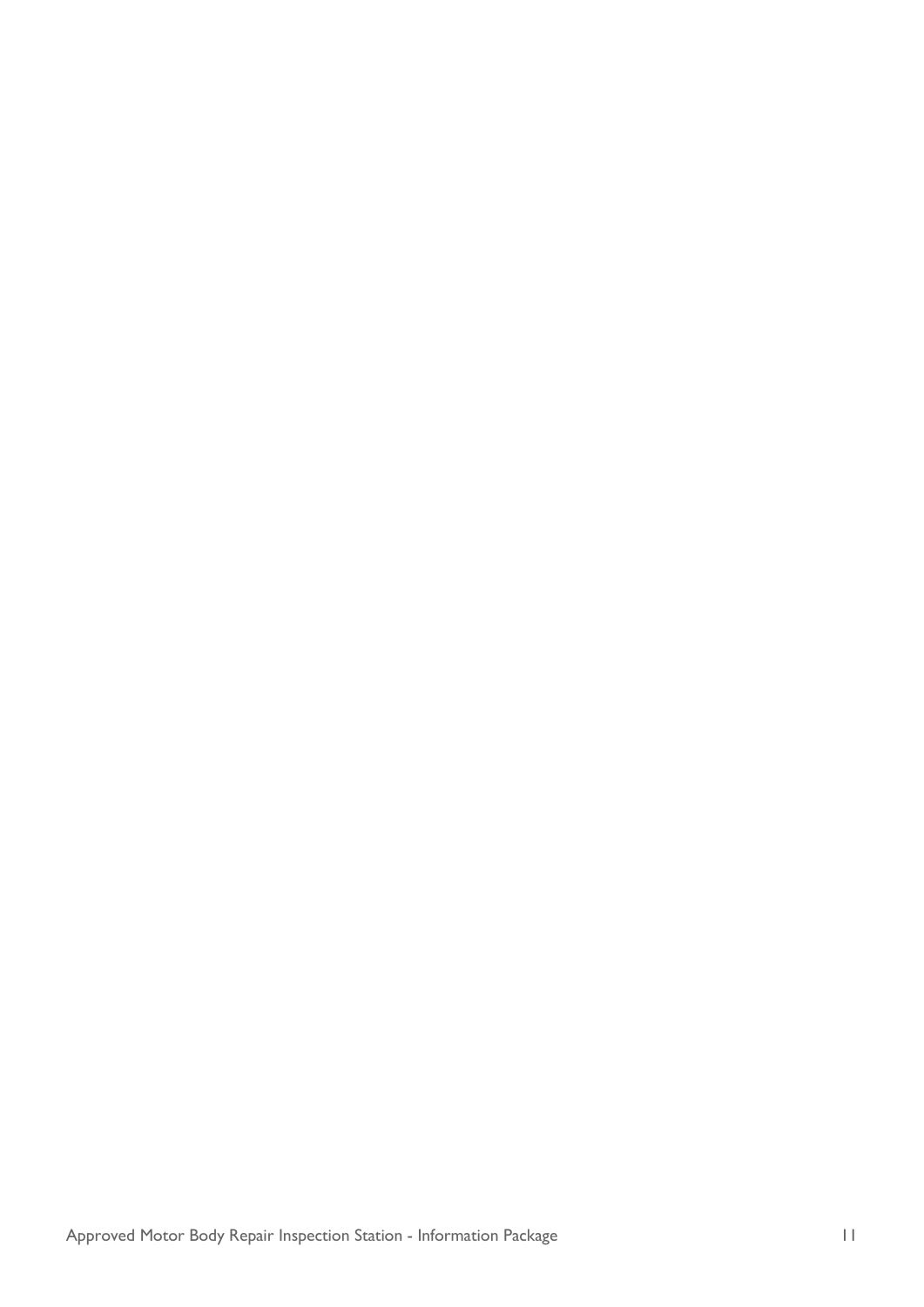| <b>Application to Become a Vehicle Examiner - AIS 2</b>                                                                                                                                                                                                                                                                                                                                                                                                                                                                                                                                                                                                                                                |                                                                                                                                                                                                                                                                                                                                                      |  |                       |     |  |                                |      |  |
|--------------------------------------------------------------------------------------------------------------------------------------------------------------------------------------------------------------------------------------------------------------------------------------------------------------------------------------------------------------------------------------------------------------------------------------------------------------------------------------------------------------------------------------------------------------------------------------------------------------------------------------------------------------------------------------------------------|------------------------------------------------------------------------------------------------------------------------------------------------------------------------------------------------------------------------------------------------------------------------------------------------------------------------------------------------------|--|-----------------------|-----|--|--------------------------------|------|--|
| To be completed by applicant wishing to become a vehicle examiner                                                                                                                                                                                                                                                                                                                                                                                                                                                                                                                                                                                                                                      |                                                                                                                                                                                                                                                                                                                                                      |  |                       |     |  |                                |      |  |
| <b>Full Name</b>                                                                                                                                                                                                                                                                                                                                                                                                                                                                                                                                                                                                                                                                                       |                                                                                                                                                                                                                                                                                                                                                      |  |                       |     |  |                                |      |  |
| <b>Address</b>                                                                                                                                                                                                                                                                                                                                                                                                                                                                                                                                                                                                                                                                                         |                                                                                                                                                                                                                                                                                                                                                      |  |                       |     |  |                                |      |  |
| Date of Birth                                                                                                                                                                                                                                                                                                                                                                                                                                                                                                                                                                                                                                                                                          |                                                                                                                                                                                                                                                                                                                                                      |  | Licence No and Expiry |     |  |                                |      |  |
| <b>Phone No</b>                                                                                                                                                                                                                                                                                                                                                                                                                                                                                                                                                                                                                                                                                        |                                                                                                                                                                                                                                                                                                                                                      |  |                       | Fax |  |                                |      |  |
| Email                                                                                                                                                                                                                                                                                                                                                                                                                                                                                                                                                                                                                                                                                                  |                                                                                                                                                                                                                                                                                                                                                      |  |                       |     |  |                                |      |  |
| Qualifications:                                                                                                                                                                                                                                                                                                                                                                                                                                                                                                                                                                                                                                                                                        |                                                                                                                                                                                                                                                                                                                                                      |  |                       |     |  |                                |      |  |
|                                                                                                                                                                                                                                                                                                                                                                                                                                                                                                                                                                                                                                                                                                        |                                                                                                                                                                                                                                                                                                                                                      |  |                       |     |  |                                |      |  |
|                                                                                                                                                                                                                                                                                                                                                                                                                                                                                                                                                                                                                                                                                                        |                                                                                                                                                                                                                                                                                                                                                      |  |                       |     |  |                                |      |  |
| Experience:                                                                                                                                                                                                                                                                                                                                                                                                                                                                                                                                                                                                                                                                                            |                                                                                                                                                                                                                                                                                                                                                      |  |                       |     |  |                                |      |  |
|                                                                                                                                                                                                                                                                                                                                                                                                                                                                                                                                                                                                                                                                                                        |                                                                                                                                                                                                                                                                                                                                                      |  |                       |     |  |                                |      |  |
| examiner.                                                                                                                                                                                                                                                                                                                                                                                                                                                                                                                                                                                                                                                                                              | <b>DECLARATION</b><br>I certify that the above information is correct and that if accepted as a Vehicle Examiner I will conduct<br>inspections in accordance with the instructions set out in the Approved Inspection Stations Manual. All<br>applicants to obtain and attach a National Police certificate to their application to become a vehicle |  |                       |     |  |                                |      |  |
| Signature                                                                                                                                                                                                                                                                                                                                                                                                                                                                                                                                                                                                                                                                                              |                                                                                                                                                                                                                                                                                                                                                      |  | Name                  |     |  |                                | Date |  |
| Ι,                                                                                                                                                                                                                                                                                                                                                                                                                                                                                                                                                                                                                                                                                                     | To be completed by the Contractor/Proprietor<br>certify that the above named                                                                                                                                                                                                                                                                         |  |                       |     |  |                                |      |  |
|                                                                                                                                                                                                                                                                                                                                                                                                                                                                                                                                                                                                                                                                                                        |                                                                                                                                                                                                                                                                                                                                                      |  |                       |     |  |                                |      |  |
| is employed by me and will undertake<br>inspections at:                                                                                                                                                                                                                                                                                                                                                                                                                                                                                                                                                                                                                                                |                                                                                                                                                                                                                                                                                                                                                      |  |                       |     |  |                                |      |  |
|                                                                                                                                                                                                                                                                                                                                                                                                                                                                                                                                                                                                                                                                                                        |                                                                                                                                                                                                                                                                                                                                                      |  |                       |     |  | (Name and address of Premises) |      |  |
| <b>AIS Number</b>                                                                                                                                                                                                                                                                                                                                                                                                                                                                                                                                                                                                                                                                                      |                                                                                                                                                                                                                                                                                                                                                      |  |                       |     |  |                                |      |  |
|                                                                                                                                                                                                                                                                                                                                                                                                                                                                                                                                                                                                                                                                                                        |                                                                                                                                                                                                                                                                                                                                                      |  |                       |     |  |                                |      |  |
| Signature of<br>Contractor/Proprietor                                                                                                                                                                                                                                                                                                                                                                                                                                                                                                                                                                                                                                                                  |                                                                                                                                                                                                                                                                                                                                                      |  |                       |     |  |                                | Date |  |
| Personal Information Protection Statement: Personal information we collect from you for assessing your suitability to become an<br>Authorised Inspection Station will be used by the Department for that purpose only. Your personal information may be disclosed to contractors<br>and agents of the Department, courts and other public sector bodies or organisations authorised to collect it. This information will be managed<br>in accordance with the Personal Information Protection Act 2004 and may be accessed by you on request to this Department. You may be charged<br>a fee for this service. Failure to provide this information may result in your application not being processed. |                                                                                                                                                                                                                                                                                                                                                      |  |                       |     |  |                                |      |  |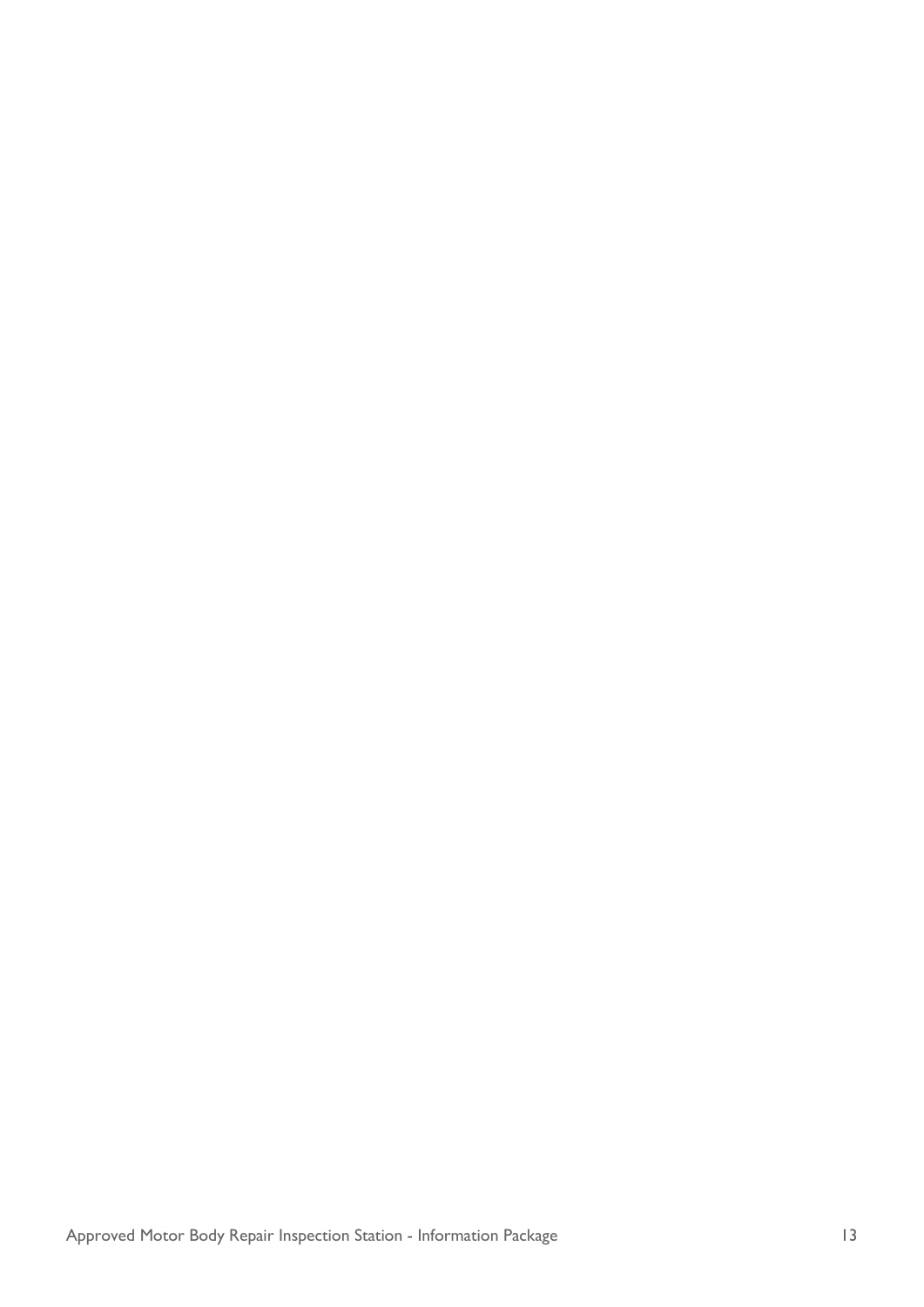| <b>ANNEX A</b> | Approved Headlamp testing screen shall be constructed in accordance with the following disgr<br>rieaclight Aiming Board<br>× |
|----------------|------------------------------------------------------------------------------------------------------------------------------|
|----------------|------------------------------------------------------------------------------------------------------------------------------|

|  | The dimensions of the board are as<br>follows:- | Width 2.4m | Height 1.35m | Horizontal lines 75mm apart | Vertical lines 300mm apart | Surface of the board: - flat white | should in black and as namow as<br>All lines except the centre line | possible. | There should be a red vertical line<br>in the centre of the board. |  |
|--|-------------------------------------------------|------------|--------------|-----------------------------|----------------------------|------------------------------------|---------------------------------------------------------------------|-----------|--------------------------------------------------------------------|--|
|  |                                                 |            |              |                             |                            |                                    |                                                                     |           |                                                                    |  |
|  |                                                 |            |              |                             |                            |                                    |                                                                     |           |                                                                    |  |
|  |                                                 |            |              |                             |                            |                                    |                                                                     |           |                                                                    |  |
|  |                                                 |            |              |                             |                            |                                    |                                                                     |           |                                                                    |  |
|  |                                                 |            |              |                             |                            |                                    |                                                                     |           |                                                                    |  |
|  |                                                 |            |              |                             |                            |                                    |                                                                     |           |                                                                    |  |
|  |                                                 |            |              |                             |                            |                                    |                                                                     |           |                                                                    |  |
|  |                                                 |            |              |                             |                            |                                    |                                                                     |           |                                                                    |  |
|  |                                                 |            |              |                             |                            |                                    |                                                                     |           |                                                                    |  |
|  |                                                 |            |              |                             |                            |                                    |                                                                     |           |                                                                    |  |
|  |                                                 |            |              |                             |                            |                                    |                                                                     |           |                                                                    |  |
|  |                                                 |            |              |                             |                            |                                    |                                                                     |           |                                                                    |  |

 $\overline{\phantom{a}}$ 

 $|3$ 

Approved Motor Body Repair Inspection Station - Information Package 16 16

 $\overline{\phantom{a}}$